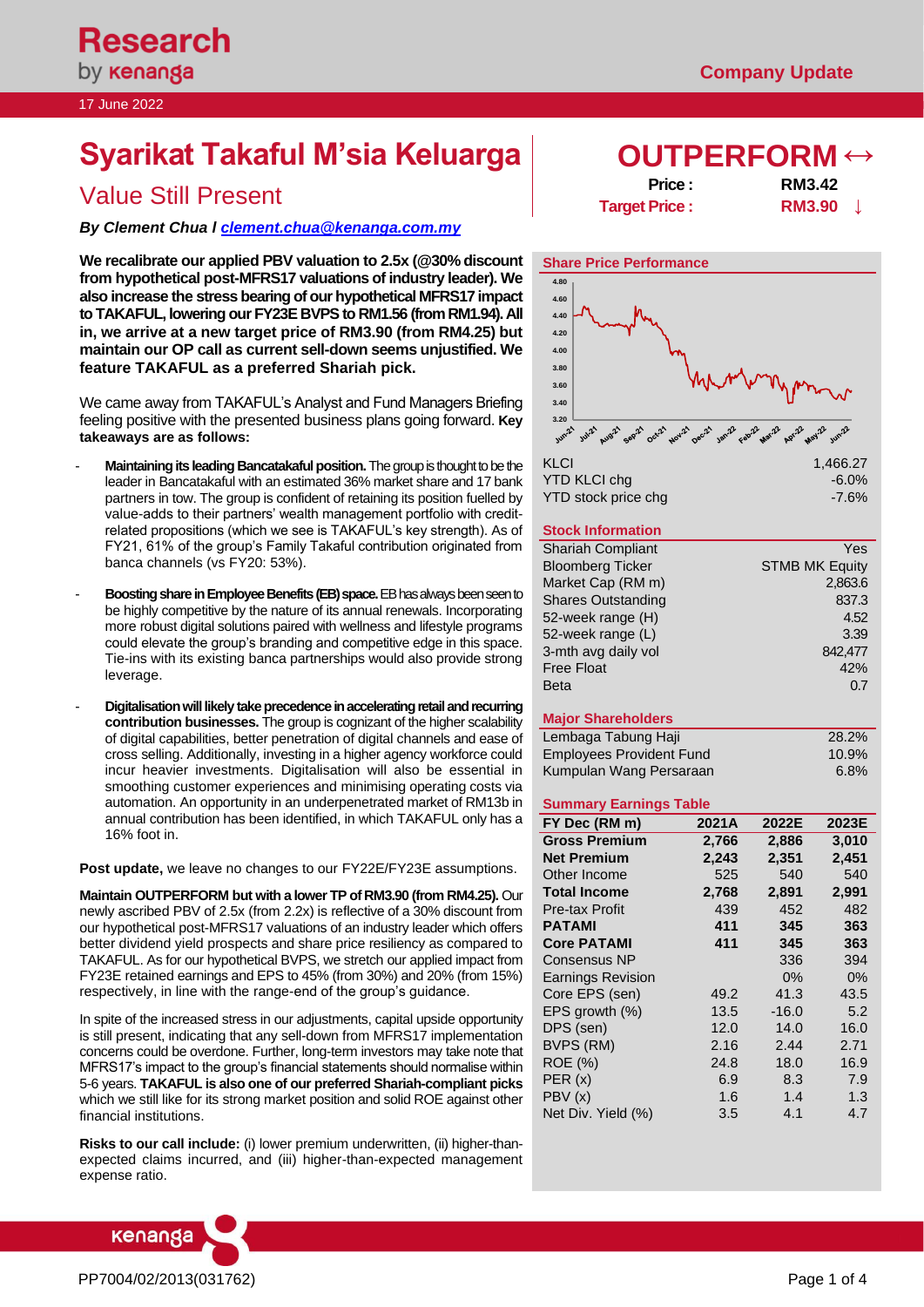# **Income Statement Financial Data & Ratios**

| FY Dec (RM m)            | 2019A  | 2020A  | 2021A | 2022E   | 2023E   | FY Dec (RM m)            | 2019A | 2020A    | 2021A | 2022E     | 2023E |
|--------------------------|--------|--------|-------|---------|---------|--------------------------|-------|----------|-------|-----------|-------|
| <b>Operating revenue</b> | 3,125  | 2.957  | 3,179 | 2.863   | 2.963   | <b>Growth</b>            |       |          |       |           |       |
| Takaful op. income       | 1,094  | 979    | 1,047 | 1.130   | 1,220   | Operating revenue        | 18.4% | $-5.4%$  | 7.5%  | $-9.9%$   | 3.5%  |
| Gross earned premium     | 2.749  | 2.514  | 2,766 | 2.886   | 3.010   | Takaful op. Income       | 21.1% | $-10.5%$ | 6.9%  | 8.0%      | 7.9%  |
| Net earned premium       | 2.354  | 2.073  | 2.243 | 2.351   | 2.451   | Gross earned premium     | 19.8% | $-8.5%$  | 10.0% | 4.3%      | 4.3%  |
| Other income             | 483    | 510    | 525   | 540     | 540     | Net earned premium       | 21.3% | $-12.0%$ | 8.2%  | 4.8%      | 4.2%  |
| Net benefits & claims    | $-988$ | $-889$ | (949) | (1,027) | (1,076) | Other income             | 47.7% | 5.6%     | 3.0%  | 2.9%      | 0.0%  |
| Other operating exp      | $-724$ | $-602$ | (659) | (693)   | (692)   | Pre-tax Profit           | 24.0% | 2.2%     | 2.8%  | 2.9%      | 6.7%  |
| Pre-tax profit           | 418    | 427    | 439   | 452     | 482     | Core PATAMI              | 31.1% | $-0.7%$  | 13.5% | $-16.0\%$ | 5.2%  |
| Zakat                    | $-1$   | $-1$   | (1)   | (1)     | (1)     | <b>EPS</b>               | 24.8% | $-0.9%$  | 12.4% | $-15.9%$  | 5.2%  |
| Tax expense              | $-50$  | $-62$  | (25)  | (103)   | (116)   |                          |       |          |       |           |       |
| <b>PATAMI</b>            | 365    | 362    | 411   | 345     | 363     | <b>Operating Metrics</b> |       |          |       |           |       |
| <b>Core PATAMI</b>       | 365    | 362    | 411   | 345     | 363     | Reinsurance ratio        | 14%   | 18%      | 19%   | 19%       | 19%   |

|  |  | <b>Balance Sheet</b> |
|--|--|----------------------|
|  |  |                      |

| FY Dec (RM m)              | 2019A  | 2020A  | 2021A  | 2022E  | 2023E  | <b>Commission expenses</b> | 8%    | 8%    | 8%    | 7%    | 7%    |
|----------------------------|--------|--------|--------|--------|--------|----------------------------|-------|-------|-------|-------|-------|
| Net fixed assets           | 223    | 225    | 227    | 136    | 96     | Mgmt expense ratio         | 16%   | 16%   | 19%   | 16%   | 16%   |
| Other investments          | 5,806  | 9,346  | 9,504  | 9,504  | 9,504  | Combined ratio             | 59%   | 59%   | 61%   | 59%   | 59%   |
| Retakaful assets           | 756    | 978    | 1,156  | 1,546  | 1,592  | Effective tax              | 12%   | 15%   | 6%    | 20%   | 24%   |
| <b>Receivables</b>         | 2,834  | 303    | 336    | 305    | 318    | <b>ROA</b>                 | 3.8%  | 3.3%  | 3.4%  | 2.6%  | 2.6%  |
| Cash equivalents           | 603    | 713    | 847    | 1.919  | 2,193  | <b>ROE</b>                 | 33.1% | 26.5% | 24.8% | 18.0% | 16.9% |
| Other assets               | 123    | 229    | 638    | 192    | 192    |                            |       |       |       |       |       |
| <b>Total assets</b>        | 10,346 | 11,793 | 12,709 | 13,603 | 13,894 | <b>Valuation</b>           |       |       |       |       |       |
|                            |        |        |        |        |        | Core EPS (RM)              | 0.44  | 0.44  | 0.49  | 0.41  | 0.43  |
| <b>Takaful liabilities</b> | 8,258  | 9,224  | 9,786  | 9,786  | 9,786  | PER(x)                     | 7.8   | 7.8   | 6.9   | 8.3   | 7.9   |
| Total payables             | 490    | 671    | 756    | 1,423  | 1,484  | Div. Yld. (%)              | 5.8%  | 3.5%  | 3.5%  | 4.1%  | 4.7%  |
| <b>Other liabilities</b>   | 343    | 356    | 324    | 324    | 324    | BVPS (RM)                  | 1.48  | 1.82  | 2.16  | 2.44  | 2.71  |
| <b>Total liabilities</b>   | 9,092  | 10,251 | 10,866 | 11,533 | 11,594 | PBV(x)                     | 2.3   | 1.9   | 1.6   | 1.4   | 1.3   |
| Share capital              | 197    | 212    | 231    | 231    | 231    |                            |       |       |       |       |       |
| <b>Reserves</b>            | 1,026  | 1,298  | 1,578  | 1,807  | 2,036  |                            |       |       |       |       |       |
| Shareholders' eq.          | 1,223  | 1,509  | 1,809  | 2,037  | 2,267  |                            |       |       |       |       |       |
| Minority interest          | 32     | 32     | 33     | 33     | 33     |                            |       |       |       |       |       |
| Total liability & eq.      | 10,346 | 11,793 | 12,708 | 13,603 | 13,894 |                            |       |       |       |       |       |

| mcome Statement            |        |        |        |         |         | Financial Data & Ratios    |       |          |       |          |       |
|----------------------------|--------|--------|--------|---------|---------|----------------------------|-------|----------|-------|----------|-------|
| FY Dec (RM m)              | 2019A  | 2020A  | 2021A  | 2022E   | 2023E   | FY Dec (RM m)              | 2019A | 2020A    | 2021A | 2022E    | 2023E |
| <b>Operating revenue</b>   | 3,125  | 2,957  | 3,179  | 2,863   | 2,963   | Growth                     |       |          |       |          |       |
| Takaful op. income         | 1,094  | 979    | 1,047  | 1,130   | 1,220   | Operating revenue          | 18.4% | $-5.4%$  | 7.5%  | $-9.9%$  | 3.5%  |
| Gross earned premium       | 2,749  | 2,514  | 2,766  | 2,886   | 3,010   | Takaful op. Income         | 21.1% | $-10.5%$ | 6.9%  | 8.0%     | 7.9%  |
| Net earned premium         | 2,354  | 2,073  | 2,243  | 2,351   | 2,451   | Gross earned premium       | 19.8% | $-8.5%$  | 10.0% | 4.3%     | 4.3%  |
| Other income               | 483    | 510    | 525    | 540     | 540     | Net earned premium         | 21.3% | $-12.0%$ | 8.2%  | 4.8%     | 4.2%  |
| Net benefits & claims      | $-988$ | $-889$ | (949)  | (1,027) | (1,076) | Other income               | 47.7% | 5.6%     | 3.0%  | 2.9%     | 0.0%  |
| Other operating exp        | $-724$ | $-602$ | (659)  | (693)   | (692)   | Pre-tax Profit             | 24.0% | 2.2%     | 2.8%  | 2.9%     | 6.7%  |
| Pre-tax profit             | 418    | 427    | 439    | 452     | 482     | <b>Core PATAMI</b>         | 31.1% | $-0.7%$  | 13.5% | $-16.0%$ | 5.2%  |
| Zakat                      | $-1$   | $-1$   | (1)    | (1)     | (1)     | <b>EPS</b>                 | 24.8% | $-0.9%$  | 12.4% | $-15.9%$ | 5.2%  |
| Tax expense                | $-50$  | $-62$  | (25)   | (103)   | (116)   |                            |       |          |       |          |       |
| <b>PATAMI</b>              | 365    | 362    | 411    | 345     | 363     | <b>Operating Metrics</b>   |       |          |       |          |       |
| <b>Core PATAMI</b>         | 365    | 362    | 411    | 345     | 363     | Reinsurance ratio          | 14%   | 18%      | 19%   | 19%      | 19%   |
|                            |        |        |        |         |         | <b>Retention ratio</b>     | 86%   | 82%      | 81%   | 81%      | 81%   |
| <b>Balance Sheet</b>       |        |        |        |         |         | Claims incurred ratio      | 36%   | 35%      | 34%   | 36%      | 36%   |
| FY Dec (RM m)              | 2019A  | 2020A  | 2021A  | 2022E   | 2023E   | <b>Commission expenses</b> | 8%    | 8%       | 8%    | 7%       | 7%    |
| Net fixed assets           | 223    | 225    | 227    | 136     | 96      | Mgmt expense ratio         | 16%   | 16%      | 19%   | 16%      | 16%   |
| Other investments          | 5,806  | 9,346  | 9,504  | 9,504   | 9,504   | Combined ratio             | 59%   | 59%      | 61%   | 59%      | 59%   |
| Retakaful assets           | 756    | 978    | 1,156  | 1,546   | 1,592   | <b>Effective tax</b>       | 12%   | 15%      | 6%    | 20%      | 24%   |
| <b>Receivables</b>         | 2,834  | 303    | 336    | 305     | 318     | <b>ROA</b>                 | 3.8%  | 3.3%     | 3.4%  | 2.6%     | 2.6%  |
| Cash equivalents           | 603    | 713    | 847    | 1,919   | 2,193   | <b>ROE</b>                 | 33.1% | 26.5%    | 24.8% | 18.0%    | 16.9% |
| Other assets               | 123    | 229    | 638    | 192     | 192     |                            |       |          |       |          |       |
| <b>Total assets</b>        | 10,346 | 11,793 | 12,709 | 13,603  | 13,894  | <b>Valuation</b>           |       |          |       |          |       |
|                            |        |        |        |         |         | Core EPS (RM)              | 0.44  | 0.44     | 0.49  | 0.41     | 0.43  |
| <b>Takaful liabilities</b> | 8,258  | 9,224  | 9,786  | 9,786   | 9,786   | PER(x)                     | 7.8   | 7.8      | 6.9   | 8.3      | 7.9   |
| Total payables             | 490    | 671    | 756    | 1,423   | 1,484   | Div. Yld. (%)              | 5.8%  | 3.5%     | 3.5%  | 4.1%     | 4.7%  |
| <b>Other liabilities</b>   | 343    | 356    | 324    | 324     | 324     | <b>BVPS (RM)</b>           | 1.48  | 1.82     | 2.16  | 2.44     | 2.71  |
| <b>Total liabilities</b>   | 9,092  | 10,251 | 10,866 | 11,533  | 11.594  | PBV(x)                     | 2.3   | 1.9      | 1.6   | 1.4      | 1.3   |
| Share capital              | 197    | 212    | 231    | 231     | 231     |                            |       |          |       |          |       |
| <b>Reserves</b>            | 1,026  | 1,298  | 1,578  | 1,807   | 2,036   |                            |       |          |       |          |       |
|                            |        |        |        |         |         |                            |       |          |       |          |       |

*Source: Kenanga Research*

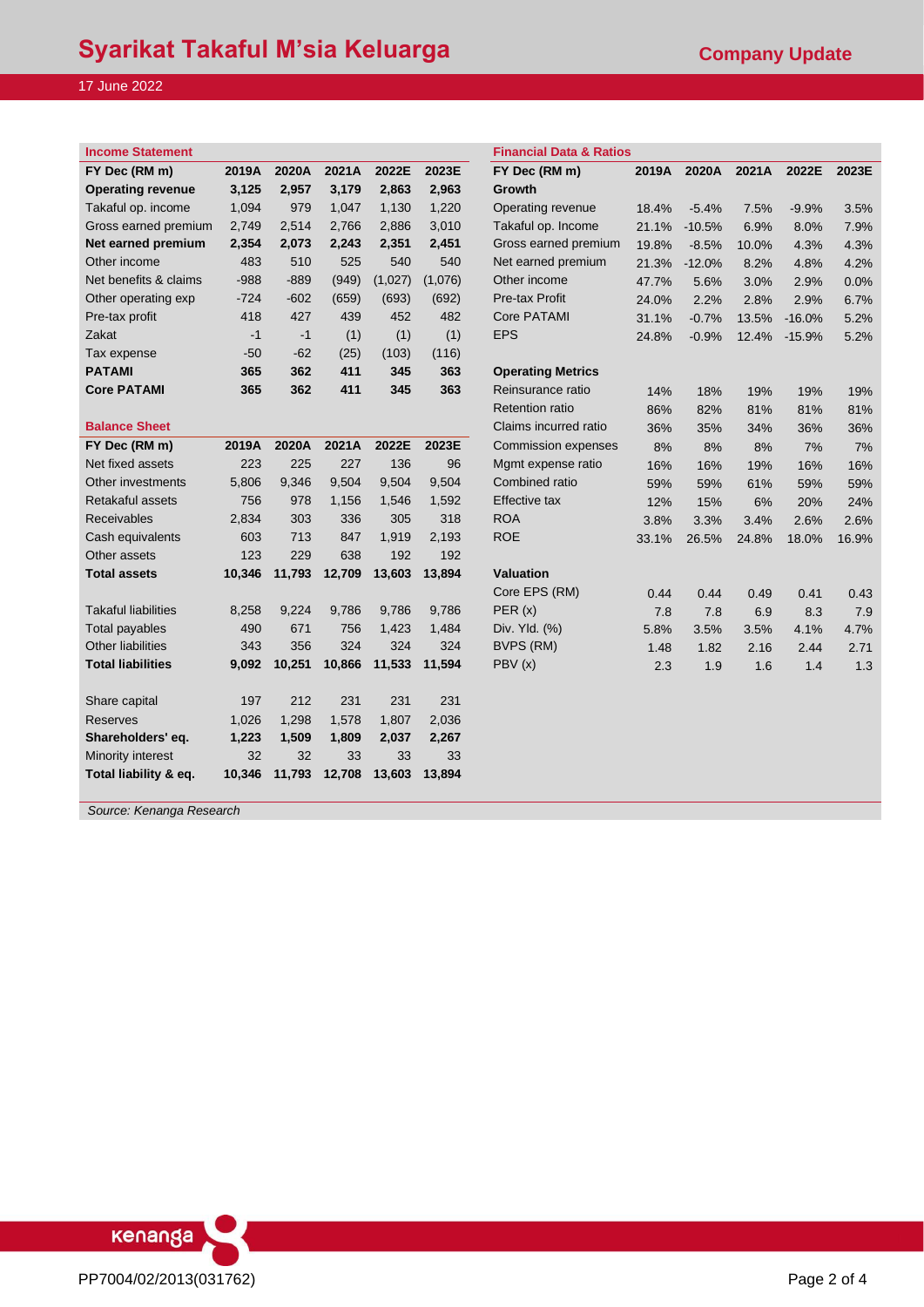| <b>Name</b>                            | <b>Last Price</b> | <b>Market Cap</b> | <b>Shariah</b>   | <b>Current</b> | <b>Revenue Growth</b> |                  |                 | <b>Core Earnings</b><br>Growth |       | PER (x) - Core Earnings |                 |       | PBV(x)          | <b>ROE (%)</b>  | <b>Net Div Ylc</b><br>(%) |                                    |           |
|----------------------------------------|-------------------|-------------------|------------------|----------------|-----------------------|------------------|-----------------|--------------------------------|-------|-------------------------|-----------------|-------|-----------------|-----------------|---------------------------|------------------------------------|-----------|
|                                        | (RM)              | (RM'm)            | <b>Compliant</b> | <b>FYE</b>     | 1-Yr.<br>Fwd.         | $2-Yr$ .<br>Fwd. | $1-Yr.$<br>Fwd. | $2-Yr.$<br>Fwd.                | Hist. | 1-Yr.<br>Fwd.           | $2-Yr.$<br>Fwd. | Hist. | 1-Yr. .<br>Fwd. | $1-Yr.$<br>Fwd. | $1-Yr.$<br>Fwd.           | <b>Target Price Rating</b><br>(RM) |           |
| <b>NON-BANK FINANCIAL INSTITUTIONS</b> |                   |                   |                  |                |                       |                  |                 |                                |       |                         |                 |       |                 |                 |                           |                                    |           |
| AEON CREDIT SERVICE M BHD              | 14.36             | 3,666.2           | N                | 02/2023        | 10.0%                 | 7.0%             | 18.2%           | 15.1%                          | 10.3  | 8.7                     | 7.6             | 1.8   | 1.7             | 19.9%           | 3.5%                      | 16.45                              | OP        |
| <b>CTOS DIGITAL BHD</b>                | 6.40              | 5.179.5           |                  | 12/2022        | $-11.7%$              | $-2.6%$          | $-22.8%$        | 3.6%                           | 14.6  | 18.9                    | 18.2            | 6.3   | 6.2             | 33.1%           | 4.8%                      | 7.05                               | <b>MP</b> |
| <b>BURSA MALAYSIA BHD</b>              | 1.27              | 2,933.7           |                  | 12/2022        | 24.5%                 | 15.2%            | 31.8%           | 16.7%                          | 49.4  | 37.5                    | 32.1            | 9.9   | 5.2             | 18.1%           | 1.5%                      | 2.00                               | <b>OP</b> |
| LPI CAPITAL BERHAD                     | 13.50             | 5.378.2           | N                | 12/2022        | $-3.7%$               | 1.7%             | $-25.5%$        | 27.4%                          | 15.6  | 20.9                    | 16.4            | 2.5   | 2.5             | 11.9%           | 4.4%                      | 14.10                              | <b>MP</b> |
| SYARIKAT TAKAFUL MALAYSIA KELUARGA BHD | 3.42              | 2,863.6           |                  | 12/2022        | 4.3%                  | 4.3%             | $-16.0%$        | 5.2%                           | 6.9   | 8.3                     | 7.9             | 1.6   | 1.4             | 18.0%           | 4.1%                      | 3.90                               | OP        |
| <b>Simple Average</b>                  |                   |                   |                  |                | 4.7%                  | 5.1%             | $-2.9%$         | 13.6%                          | 19.4  | 18.9                    | 16.4            | 4.4   | 3.4             | 20.2%           | 3.7%                      |                                    |           |

*Source: Bloomberg, Kenanga Research*

*This section is intentionally left blank*